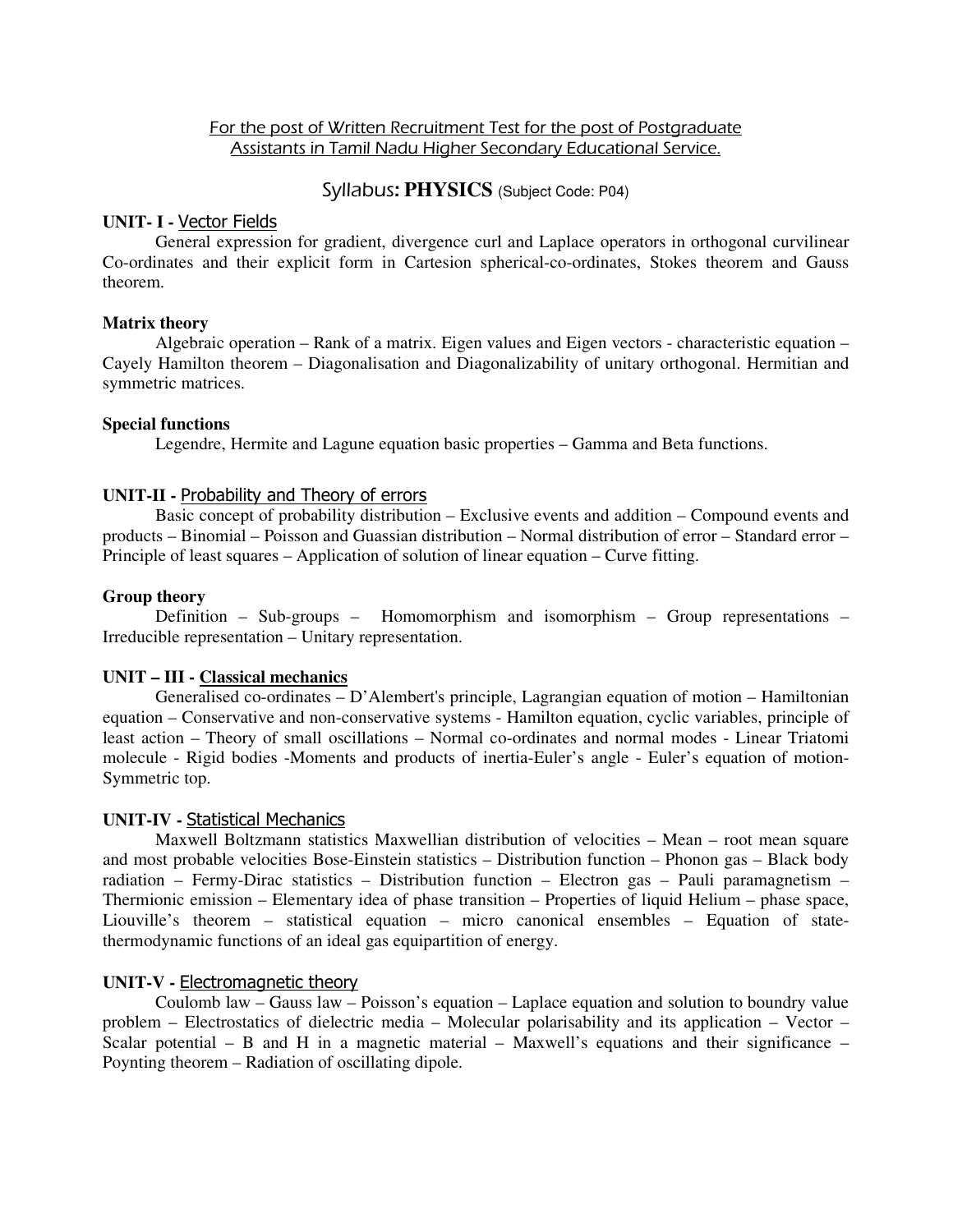### **Relativistic Mechanics**

Basic ideas - Lorentz transformation. Time dilation and Lorentz contraction -Velocity addition law - Momentum and energy in relativistic Mechanics - Centre of mass system for two relativistic particles.

### **UNIT-VI -** Spectroscopy

 Rotation spectra – Vibration spectra – Rotation vibration spectra of diatomic and linear molecules – Raman Spectra – experimental techniques and classical theory of Raman Scattering – Electronic state of diatomic molecules – Frank–Condon principle – Hund's coupling scheme – Evaluation of molecular constant from vibrational spectra data. Interaction between nuclear spin and magnetic field – Nuclear resonance-Chemical shift-Dipole-Dipole interaction-Spin lattice interaction.

#### **UNIT-VII -** Solid State Physics

Energy levels and density of states in one, two and three dimensions – Electrical and Thermal conductivities – Wiedmann-Franz law. Energy bands in solids – Transport phenomena in semiconductors operational functions of a junction diode-Schottky diode – Bloch theorem - Krong-Penny mudel – Brillouin zones – Wave equation of an electron in a periodic potential.

#### **Thermal Properties of solids**

Laws of Thermodynamics – Maxwell's relations and their applications – Phase transitions – Production and measurement of low temperatures –Einstein and Debye theory of specific heats of solids.

### **Magnetic properties of materials**

Langevin's theory of dia-para-magnetism – Quantum theory of para – magnetism – Ferro – magnetism – Ferri – magnetism – superconductivity – Meissner effect – Thermodynamics of superconducting materials – London equation – B.C.S. theory – Josephson's effect.

### **UNIT-VIII - Quantum mechanics**

Schrodinger's wave equation – Free particle – Particle in a potential well and barrier penetration - The probability interpretation – Expectation value – Eigen functions and eigen values – Stationery states – Wave packet – Uncertainty principle – Linear Harmonic oscillator – angular momentum and addition of angular momenta.

Peturbation theory – Transition probability – Constant and harmonic perturbation – Scattering theory – Differential and total scattering cross section – Born approximation – Partial wave analysis and phase shift analysis – Relativistic wave equations – Klein – Gordon equations – Dirac equation and its free particle solution.

### **UNIT-IX -** Nuclear Physics

Binding energy – Semi empirical mass formula – Stability of nuclei – Nuclear forces – Ground state of deuteron – Alpha decay – B decay – Fermi's theory – Selection rules – Liquid drop model – Nuclear fission – Shell model – Collective models.

#### **Nuclear Instrumentation**

Cyclotron - Synchro cyclotron – Proton synchrotron – Detectors – G.M.Counter – Scintillation Counter – Bubble chamber – Nuclear reactors – Neutron cross section – Fission product – Energy release – Chain reaction – Multiplication factor – Moderator – Natural Uranium – Diffusion equation.